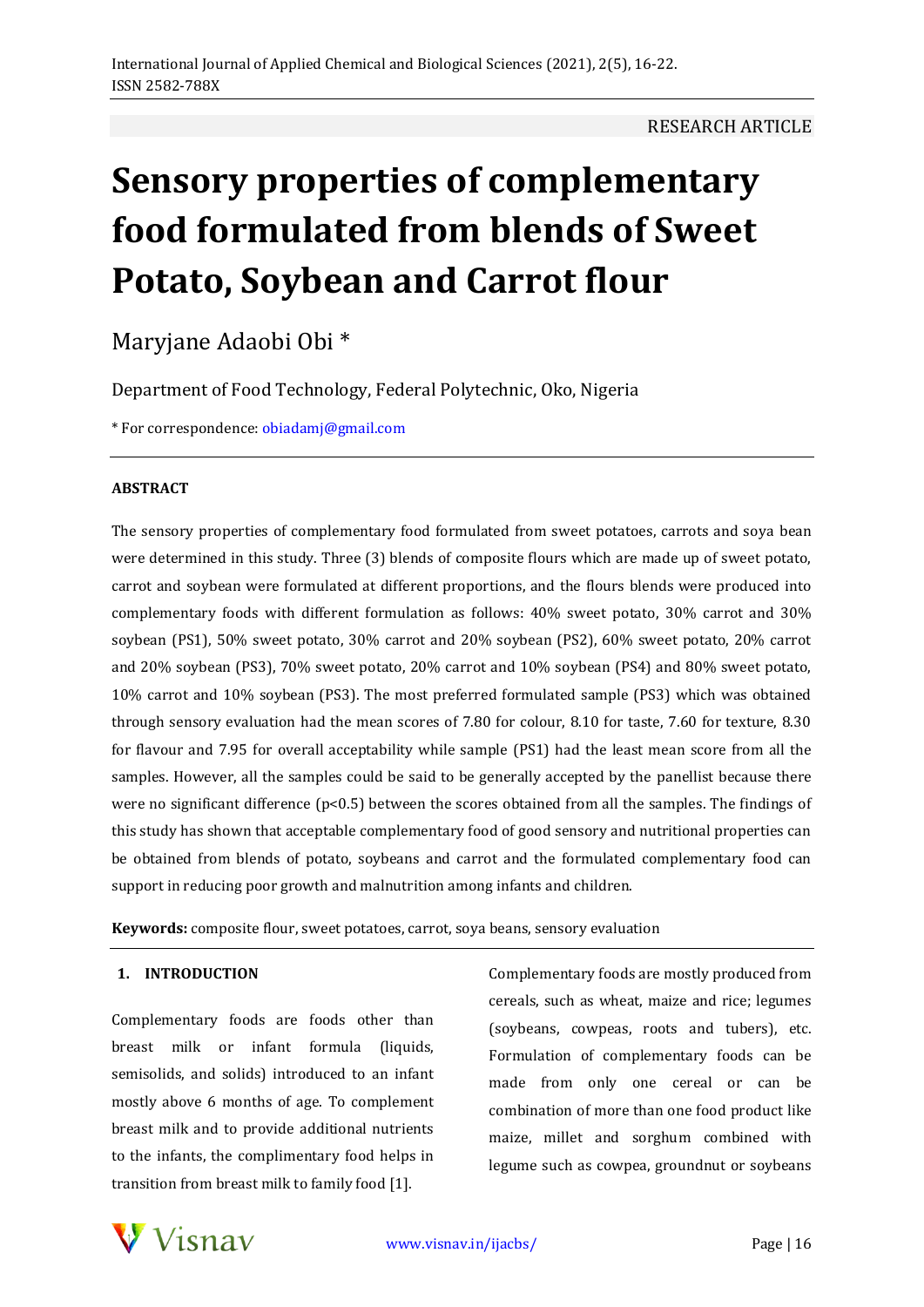etc. [2]. According to Cooperate Affair Commision, CAC (2008), an ideal complementary food should be of appropriate nutritional quality, high in energy density, containing all essential nutrients, amino acids, vitamins and minerals and should contain safe level of anti-nutritional components while maintaining the qualities and good sensory properties [3]. Animal-source foods such as milk are important for complementary feeding as they provide high quality protein, bio available micronutrients, and have low levels of antinutrients and fibre. However, these are not readily available or not affordable for majority of the average individuals in some African countries like Nigeria. Most nursing mothers use local alternatives to milk which include cereals such as maize or millet in combination with legumes such as soybean and groundnut. The young infant has a little stomach size and can only consume small amounts of food at a time. Therefore, it is very important to feed the baby with nutrient and energy dense meals at any feeding time [4].

The high prevalent rate of malnutrition and high cost of infant formulae has led to researches into ways of processing locally available foods to improve their nutritive value and introduce variety in the diet. This study was done with the aim to meet the need of the growing children especially infants who are more prone to malnutrition. WHO (2002) reported that breast milk is the best for the infants, (0-6months) but as they continue to grow, in the second part of their first year of life [5]. They are gradually introduced to semi- solid and solid foods known as complementary foods which help in the transition from breast milk to family food for nutritional and developmental reasons.

An ideal homemade West African infant formula must contain four different types of ingredients. At first, there must be a main constituent of cereals like millet, rice or sorghum. The second portion is a complementary ingredient rich in protein, such as milk powder or dry beans. Thirdly, an energy dense food, such as nuts or oil can be added to increase the overall caloric value. Finally a supplement of minerals and vitamins such as fruits or vegetables must be included [6]. However, traditional weaning diets often just contain staple starchy food. These are heated with water and form a thick porridge due to the gelatinisation of starch [6]. Traditional West African weaning foods often comprise four main staples (maize, sorghum, millet and cassava) as the main ingredient. Nonetheless, cereals often have limited amino acids such as lysine and have a low protein digestibility compared to animal proteins, partly due to the presence of fibre [6]. The most acknowledged porridge is a fermented gruel called Ogi made from maize, sorghum or millet flour and cooked for approximately 10 to 15 minutes in water [7]. To combat the problems of under-nutrition, this work has introduced the use of sweet potatoes flour as the main ingredient, supplemented with soya bean and carrot to formulate a nutrient dense complementary formula.

Due to the high moisture content and high perishability of sweet potatoes and carrots, the resulting complementary food cannot be preserved and has a short shelf life resulting in spoilage and wastage, hence, the need to process these foods into dry composite flour in other to

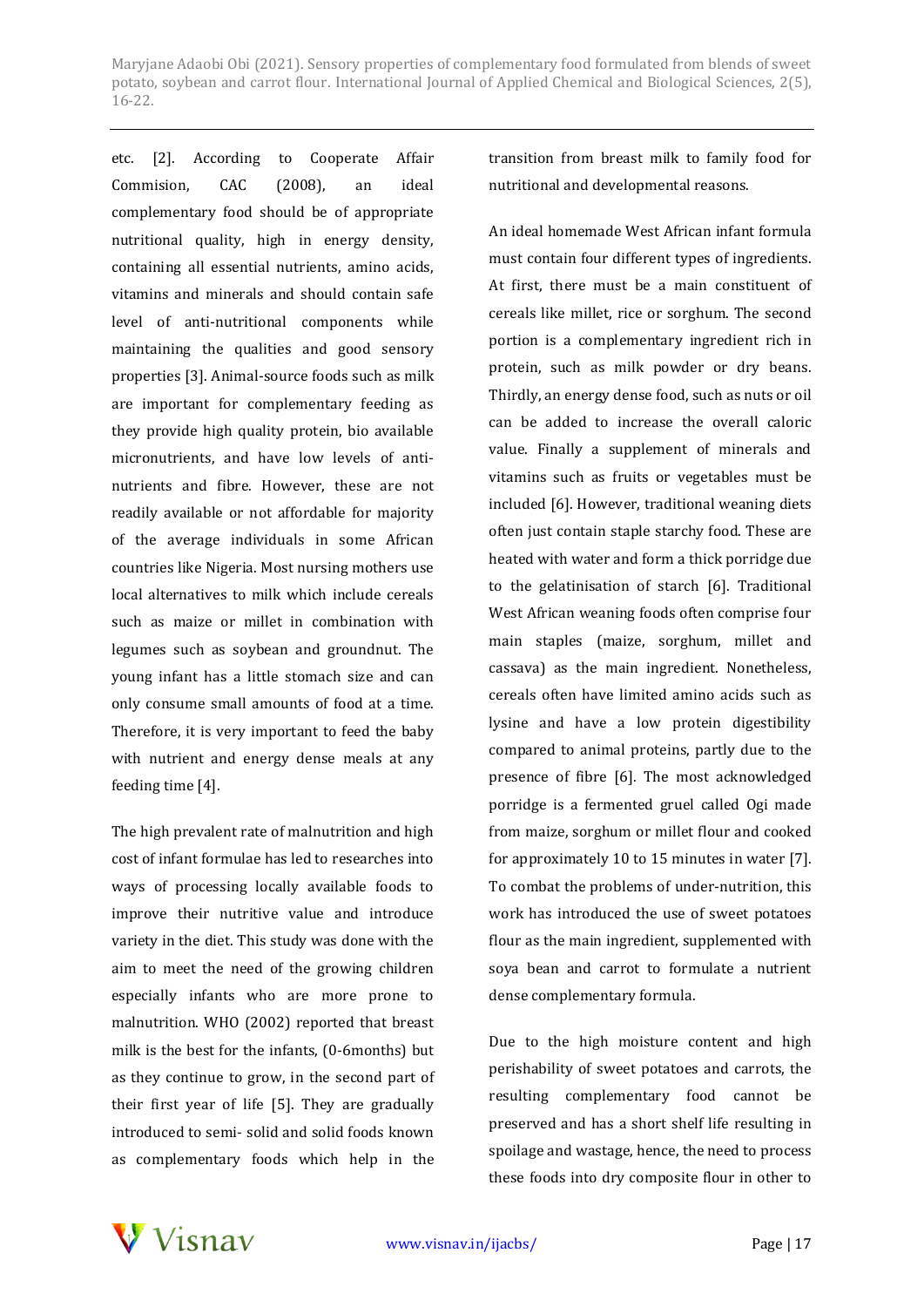increase the shelf life as well as encourage bulk production.

This work was aimed at using different formulated blends of composite flour from sweet potatoes, soybean and carrot in the production of complementary foods, to prepare gruel from these blends of flour for sensory evaluation and proximate composition of the resulting food.

### **2. METHOD AND MATERIAL**

### *2.1. Sample collection*

The sweet potatoes, soyabean and carrots used for this study was purchased from a local market in Anambra state, Nigeria.

### *2.2. Preparation of composite flour*

The flour composite blends containing sweet potatoes flour, soya bean flour and carrots flour were prepared in different ratios to obtain five (5) samples. The flour were blended uniformly to homogenize and then packed in air tight clean plastic container. The mixture was kept at room temperature until further use.

# *2.3. Sensory Analysis*

Porridges were prepared from the composite flour blend of formulated complementary food. 100g of each sample was mixed into boiling water with continuous stirring to obtain homogenous porridges. The porridges obtained were evaluated in sensory evaluation boots for attributes of colour, taste, mouthfeel, texture and overall acceptability by a panel of semitrained judges consisting of nursing mothers.

The judges were instructed to assess and score the samples based on the degree of likeness and acceptance of the porridges using a nine-point Hedonic scale. The scores were assembled and statistically analyzed.

## **3. RESULTS AND DISCUSSION**

Table.1 showed the result of sensory qualities of weaning food produced from blends of soybean, sweet potato and carrot. From the result above, it would be observed that sample PS3 had the highest mean score in taste, color, flavor and overall acceptability with the total mean score of 7.95 while sample (PS1) had the least total mean score of 6.85. However, it was observed that the colour, taste, flavor and texture of the whole samples were generally accepted by the panellist. The high preference of the sample PS3 could probably be due to equal blending proportion of carrot and soybean flour as well generous blend of sweet potatoes which gave the sample a sweet taste, smooth and creamy colour which was similar to the result was reported by Ijoratimi and Ashipa (2006) [8]. There were no significance difference  $(p<0.5)$  in the color, flavor, texture, mouth feel and overall acceptability of all the samples evaluated for sensory, however sample PS3 had the highest mean score for all the parameters, hence the best accepted sample by the panellist while sample PS1 had the least mean score, hence the least accepted sample. However this study result has shown that an acceptable complementary food can be formulated from blends of potatoes, carrot and soybean which is an agreement with the previous research [9].

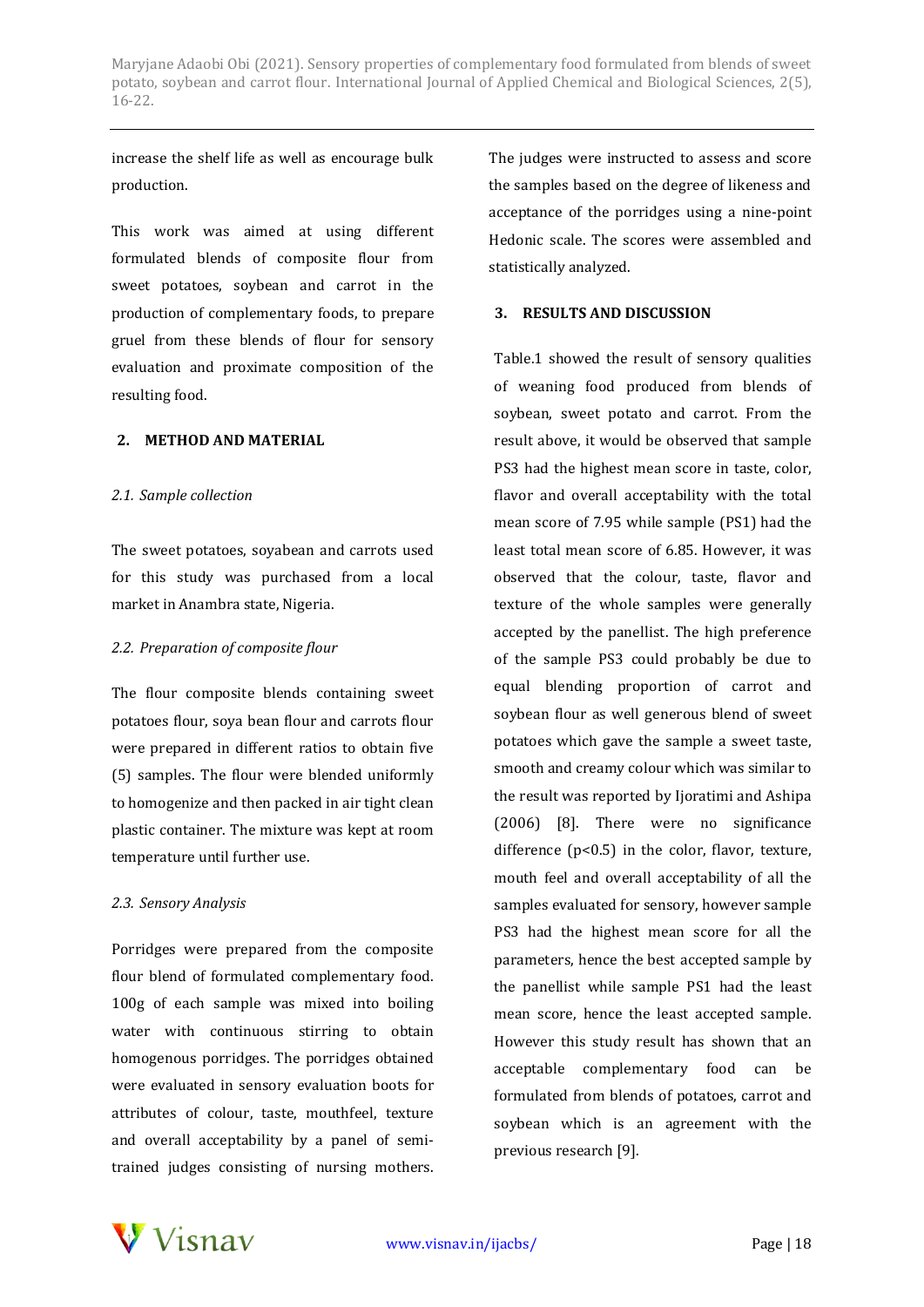| Table 1. Mean Sensory Score for Complementary Food Produced from Soybean, Sweet Potato and<br>Carrot flour |                  |                  |                  |                  |                      |
|------------------------------------------------------------------------------------------------------------|------------------|------------------|------------------|------------------|----------------------|
| Sample                                                                                                     | Color            | <b>Taste</b>     | <b>Texture</b>   | <b>Flavor</b>    | <b>Acceptability</b> |
| PS <sub>1</sub>                                                                                            | $7.30 \pm 0.483$ | $6.60 \pm 0.843$ | $6.80 \pm 0.786$ | $6.70 \pm 0.483$ | $6.85 \pm 0.293$     |
| PS <sub>2</sub>                                                                                            | $7.70 \pm 0.674$ | 7.80±1.032S      | $7.60 \pm 0.843$ | $8.00 \pm 0.816$ | $7.77 \pm 0.617$     |
| PS <sub>3</sub>                                                                                            | 7.80±0.918       | $8.10 \pm 1.197$ | $7.60 \pm 0.699$ | $8.30 \pm 0.674$ | $7.95 \pm 0.510$     |
| PS <sub>4</sub>                                                                                            | $6.80 \pm 1.032$ | $7.00 \pm 1.154$ | $7.20 \pm 0.918$ | $7.20 \pm 0.788$ | $7.05 \pm 0.814$     |
| PS <sub>5</sub>                                                                                            | $7.00 \pm 1.054$ | $6.70 \pm 1.159$ | $7.00 \pm 0.942$ | $7.50 \pm 1.080$ | $7.05 \pm 0.797$     |
| *Means with same superscript in the same column are not significantly different $(p<0.05)$                 |                  |                  |                  |                  |                      |

Cereals which are mostly used as major ingredient for traditional complementary foods in Nigeria are mainly prepared as gruels or porridges produced from cereals such as maize, sorghum or millets, provide some energy, minerals and vitamins, but are also deficient in some other nutrients [10]. Cereals are said to contain phytates which inhibit the absorption of iron and also are limiting in lysine and methionine. They also contain minimal amounts of vitamin A and vitamin C and are not protein dense [11], therefore the need to enrich cereals with legumes or animal food products such as milk, meat, fish and egg in order to improve its limitations in fat and protein content. Nuts or oil seeds can also be added to increase its energy density and provide some protective nutrients [12]. In some cases, the gruel may be too watery with low energy density or too bulky and low nutrients, thus protein deficiency in the diets is common and it is usually associated with deficiencies in calories and micronutrients leading to endemic protein-energy malnutrition with its attendant health consequences. Improper feeding as well as feeding with meals low with required nutritional component during the period of complementary feeding may results in infant morbidity and mortality as well as delayed mental health and development. In order to limit infant malnutrition due to improper feeding, cereals as a major ingredient can be replaced with other locally available nutrient dense food crops such as sweet potatoes, in the formulation of complementary foods. Sweet potatoes has been recognized as a viable food for formulating complementary food in developing countries which could supplement the nutritional needs for infants as well as enhance the utilization of the crop.

The sweet potato root is a sweet food with high energy content, macro nutrients such as vitamin A and C, potassium, iron, zinc and dietary fibre, but low in protein and fat contents; hence the need to complement with high protein food such legumes or animal products like fish or milk when making complementary food. It is characterized by high moisture content; hence, high perishability, therefore, the need to diversify it into forms that are acceptable especially for children. It can also add natural sweetness and flavour to food products processed with it [13].

Soybean (*Glycine max*) is a legume species native to East Asia, widely grown for its edible bean which has numerous uses [14]. Soybeans have relatively low carbohydrates content and a high content of proteins, and contain a great number of health improving compounds. Together, soybean oil and protein content account for about 60% of the dry beans by weight (protein

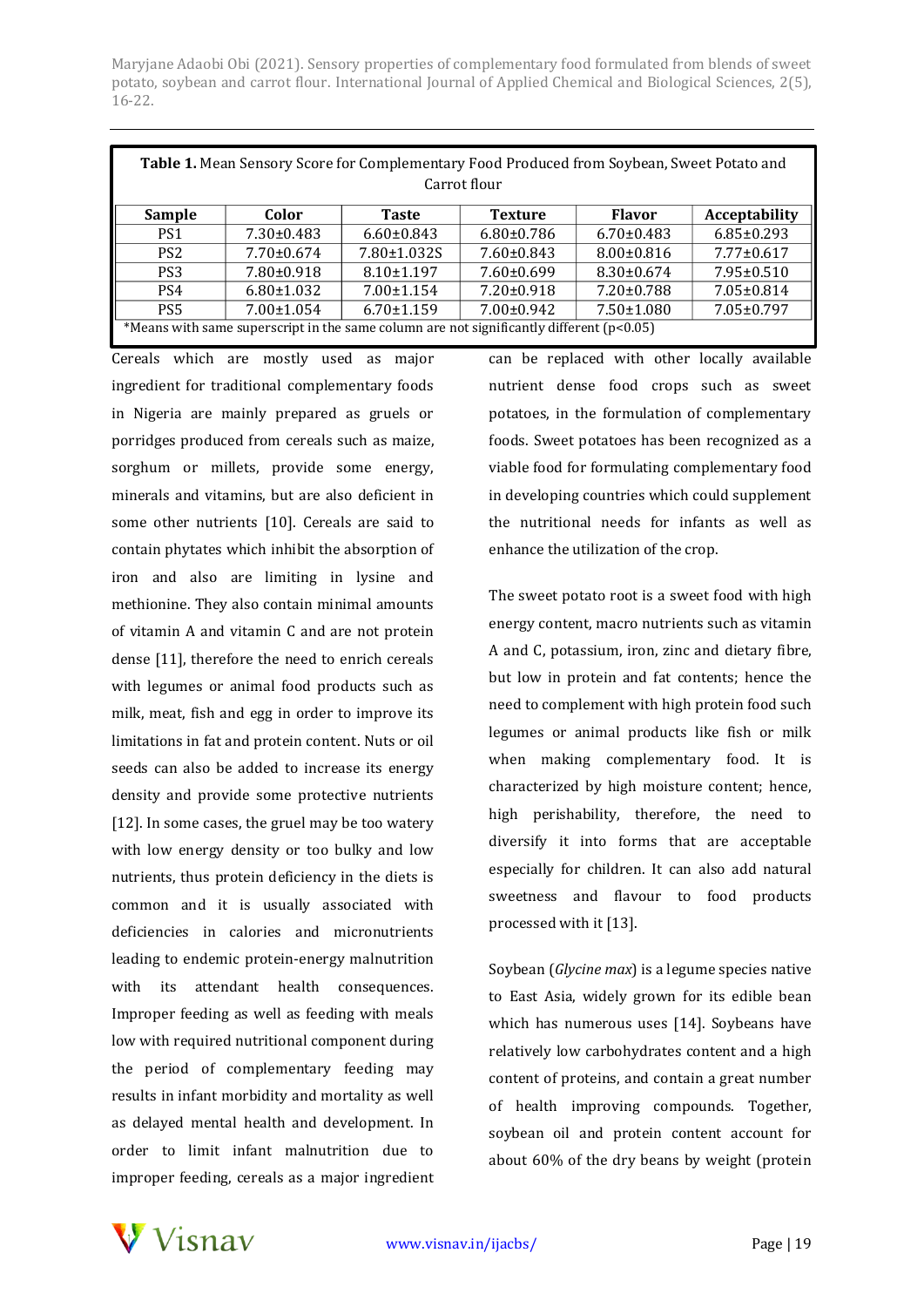at 40% and oil at 20%). The remainder consists of 35% carbohydrate and about 5% ash. Soybean consists of approximately 8% seed coat or hull, 90% cotyledons and 2% hypocotyl axis or germ [14]. Akpapunam *et al*., (2008) and Akpingbala *et al.,* (2005), reported an improvement of protein quality of cereal and tuber crops with the addition of soya bean, in their Soy-agidi and soya-ogi respectively [15- 16].

Carrot (*Dacus carota*) is the most important crop of Apiaceae family. It is a root vegetable that has worldwide distribution. They were firstly used for medical purposes and later began to be used as food. They are a very good source of antioxidant compounds, and the known richest vegetable source of the provitamin A, carotenes. Carrots contain antioxidant compounds which help to protect against cardiovascular disease and cancer and also promote good eyes sight, especially night vision. They have a unique combination of three flavonoids: kaempferol, quercetin and luteolin, they are also rich in phenols [17].

The major limitations in the research works on sweet potato-based complementary foods were the viscous nature of the resultant complementary foods [9, 18]. Amagloh *et al.,* (2012) employed three processing methods (extrusion, roller drying and oven toasting) to resolve this drawback. These processes also improved the nutrient composition of the complementary foods [19]. However, to further improve the nutrient composition of the sweet potato-based complementary food and to enhance the suitability of sweet potato in the baby food industry, studies into the use of the

orange fleshed sweet potatoes (OFSP), which has higher β-carotene compared with the cream flesh used, should be explored. Moreover, soybean, which is the protein and fat source for the complementary food has been reported to lack methionine and cysteine. These amino acids are abundant in cereals such as millet or maize. Therefore, a blend of cereals and legumes in the formulation of a complementary food, which was lacking in this study, will improve on its protein quality.

# **4. CONCLUSION**

The result of this study has shown that complementary food of good and acceptable sensory properties can be produced from blends of sweet potato, carrot and soybean. From the overall acceptability result obtained from its sensory evaluation, it could be said that this complementary food from blends of sweet potato, carrot and soybean had a very well acceptable sensory properties at 7.95 (Sample PS3) as well as a good nutritional composition, therefore, can be used as an alternative complementary food which will reduce malnutrition and poor growth in infants.

#### **5. ACKNOWLEDGEMENT**

NA

#### **6. CONFLICT OF INTEREST**

The authors have declared that there is no conflict of interest.

# **7. SOURCE/S OF FUNDING**

No source of funding

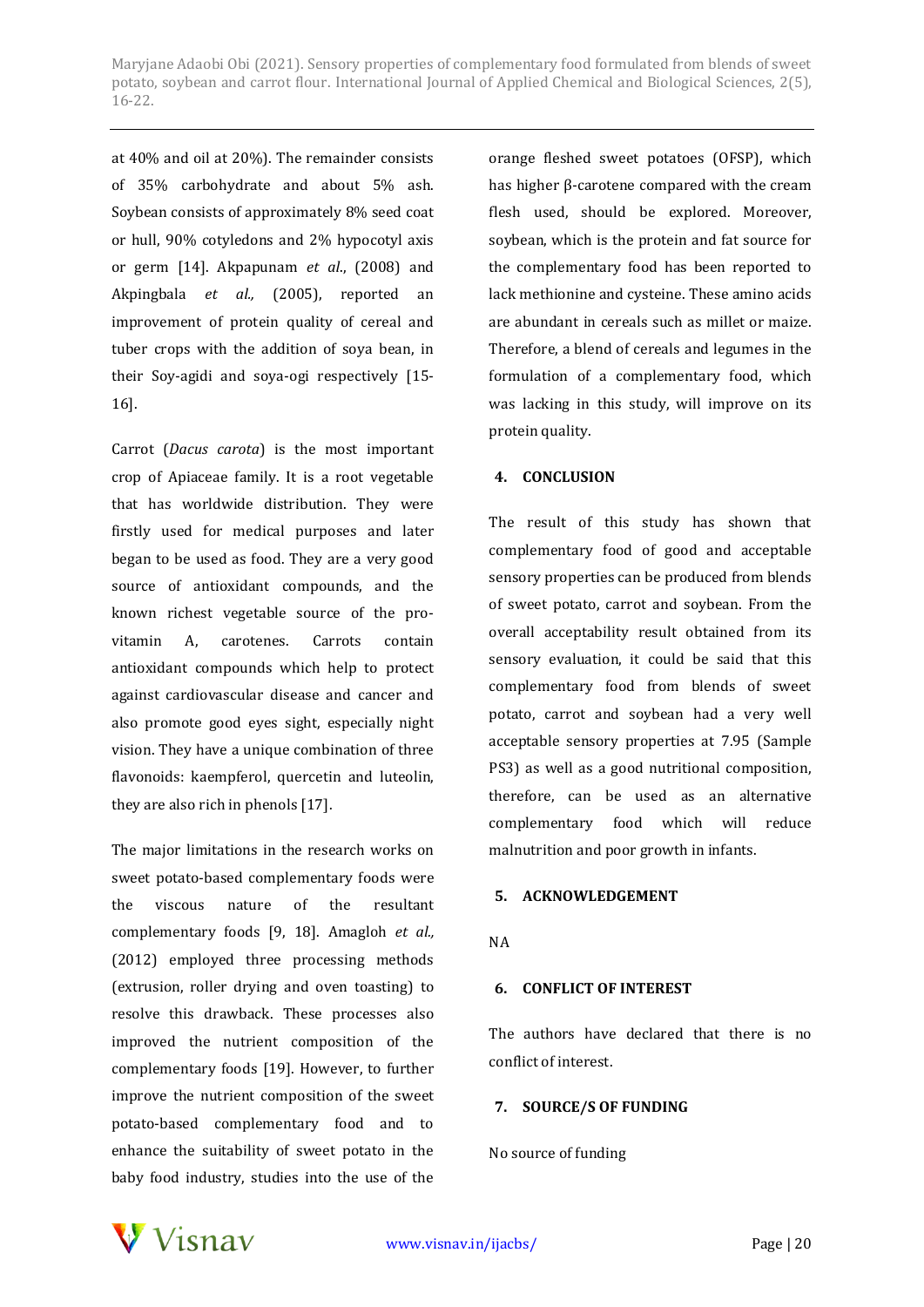# **8. REFERENCES**

- 1. Koletzko, B.S., Copper, P.J., Makrides, M.C., Garza, C., Vauvy, R. and Wangh, W. R. (2008). *Pediatric Nutrition and practices*. 285-291.
- 2. Obinna-Echem, P. C., Kuri, V., and Beal, J. (2014). Evaluation of the microbial community, acidity and proximate composition of akamu, a fermented maize food. *Journal of the Science of Food and Agriculture*, **94***(2)***,** 331-340.
- 3. Cooperate Affairs Commission (CAC). (2008). Code if hygienic practices for powdered formulae for infant and young Children. Safe preparation, storage and handling of powdered infant food guidelines, CAC/RCP. Pp 2:29-35.
- 4. Adenuga, W. (2010). Nutritional and sensory profiles of sweet potato-based infant weaning food fortified with cowpea and peanut. *Journal of Food Technology*. **8***(5)*: 223-228.
- 5. World Health Organization, (2002). Complementary feeding. Report of the global consultation, Geneva: World Health Organization. WHO Regional Publications, European series, no 87.
- 6. Lila, M. A. (2004). Anthocyanins and human health: An in vitro investigative approach. *Journal of Biomedicine and Biotechnology*. *(5)*: 306-313.
- 7. Adesokan, A. I., A. O. Fawole, Y. A., Ekanola, D. O., Odejayi, and Olanipekun, O. K. (2011). "Nutritional and sensory properties of soybean fortified composite ogi - A Nigerian fermented cereal gruel." *African*

*Journal of Microbiology Research*: 3144- 3149.

- 8. Ijarotimi, S. O., and Ashipa, F. (2006) Evaluation of Nutritional Composition, Sensory and physical properties of home processed weaning food based on low cost locally available fooid materials. *Nutrition and Food science*, **36**, 6 – 17.
- 9. Obiakor Okeke (2014). Sorghum and Millet in Human Nutrition. FAO, *Food and Nutrition Series*, **27**: 1-25.
- 10. Yusufu, P. A., Egbunu, F. A., Egwujeh, S. I. D., Opega, G. L. and Adikwu, M. O. (2013). Evaluation of Complemtnary food prepared from sorghum, African yam bean (Sphenostytis stenocarpa) and mango mesocarp flour blends. *Pakistan Journal of Nutrition*. **12***(2)*: 205-208.
- 11. Gibson, R. S., Bailey, K. B., Gibbs, M. and Ferguson, E. L. (2010). A review of phytate, iron, zinc and calcium concentrations in plant-based complementary foods used in low-income countries and implications for bioavailability. *Food and Nutrition Bulletin,* **31***(2)*: 134-146.
- 12. Abeshu, M. A., Lelisa, A. and Geleta, B. (2016). Complementary Feeding: Review of Recommendations, Feeding Practices, and Adequacy of Homemade Complementary Food Preparations in Developing Countries –Lessons from Ethiopia. *Frontiers in Nutrition*, **3***(41)*, 1-9.
- 13. Putri, W.D.R., Zubaida, E. and Ningtyas, D.W. (2014). Effect of heat moisture treatment on functional properties and microstructural profile of sweet potato flour. *Advance Journal of Food science and technology*. **6***(5)*:655-658.